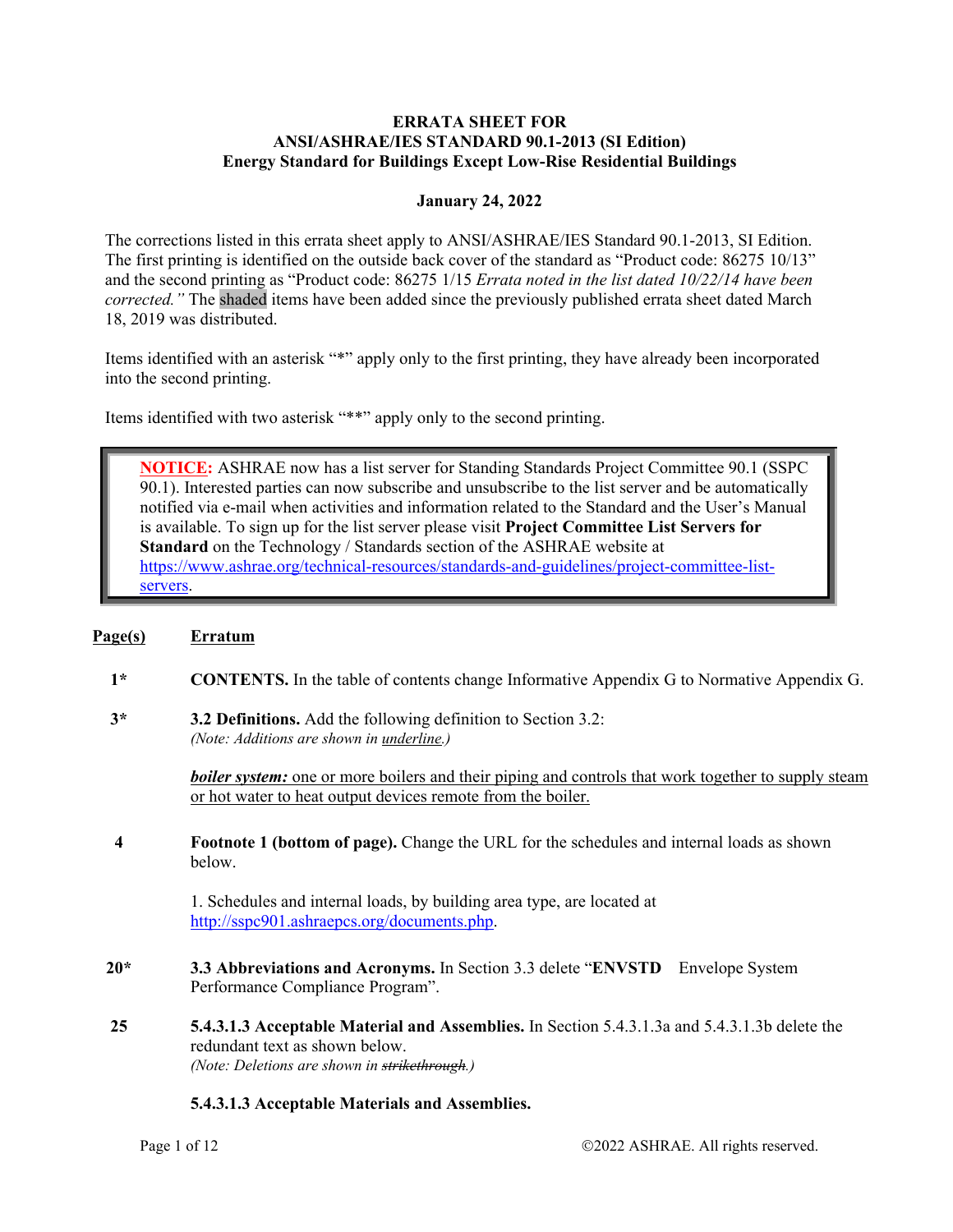[…]

a. Materials that have an air permeance not exceeding  $0.02 \text{ L/s} \cdot \text{m}^2$  under a pressure differential of 0.02 L/s·m<sup>2</sup> at 75 Pa when tested in accordance with ASTM E2178. The following materials meet these requirements:

 $[\dots]$ 

b. Assemblies of materials and components (sealants, tapes, etc.) that have an average air leakage not to exceed 0.2 L/s⋅m<sup>2</sup> under a pressure differential of  $0.2$  L/s⋅m<sup>2</sup>⋅at⋅75 Pa when tested in accordance with ASTM E2357, ASTM E1677, ASTM E1680, or ASTM E283. The following assemblies meet these requirements:

[…]

**26\* 5.4.3.4 Vestibules.** Add the following exceptions shown below.

*(Note: Additions are shown in underline.)* …

8. *Semiheated spaces*.

9. Enclosed elevator lobbies for *building entrances* directly from parking garages.

- **28 Table 5.5-2 Building Envelope Requirements for Climate Zone 2 (A, B)\*.** In Table 5.5-2, in the row for *Floors*, Mass, in the column Nonresidential, Insulation Min. R-Value, change "R-1.9" to "R-1.1".
- **35\* 5.5.3.1.1 Roof Solar Reflectance and Thermal Emittance.** Revise Section 5.5.3.1.1 as shown below.

*(Note: Additions are shown in underline and deletions are shown in strikethrough.)* 

**5.5.3.1.1 Roof Solar Reflectance and Thermal Emittance.** Roofs in Climate Zones 1 through 3 shall have one of the following:

- a. A minimum three-year-aged solar reflectance of 0.55 and a minimum three-year-aged thermal emittance of 0.75 when tested in accordance with CRRC-1 Standard
- b. A minimum Solar Reflectance Index of 64 when determined in accordance with the Solar Reflectance Index method in ASTM E1980 using a convection coefficient of 12  $W/m^2$  K, based on three-year-aged solar reflectance and three-year-aged thermal emittance tested in accordance with CRRC-1 Standard
- c. Increased roof insulation levels found in Table 5.5.3.1.1

## **Exceptions:**

- 1. Ballasted roofs with a minimum stone ballast of 74 kg/m<sup>2</sup> or 117 kg/m<sup>2</sup> pavers
- 2. Vegetated roof systems that contain a minimum thickness of 63.5 mm of growing medium and covering a minimum of 75% of the roof area with durable plantings
- 3. Roofs where a minimum of 75% of the roof area
	- a. is shaded during the peak sun angle on June 21 by permanent components or features of the building;
	- b. is covered by offset photovoltaic arrays, building-integrated photovoltaic arrays, or solar air or water collectors; or
	- c. is permitted to be interpolated using a combination of 1 and 2 above
- 4.<del>d.</del> Steep-sloped roofs
- 5.e. Low-sloped metal building roofs in Climate Zones 2 and 3
- 6.f. Roofs over ventilated attics, roofs over semiheated spaces, or roofs over conditioned spaces that are not cooled spaces
- 7.g. Asphaltic membranes in Climate Zones 2 and 3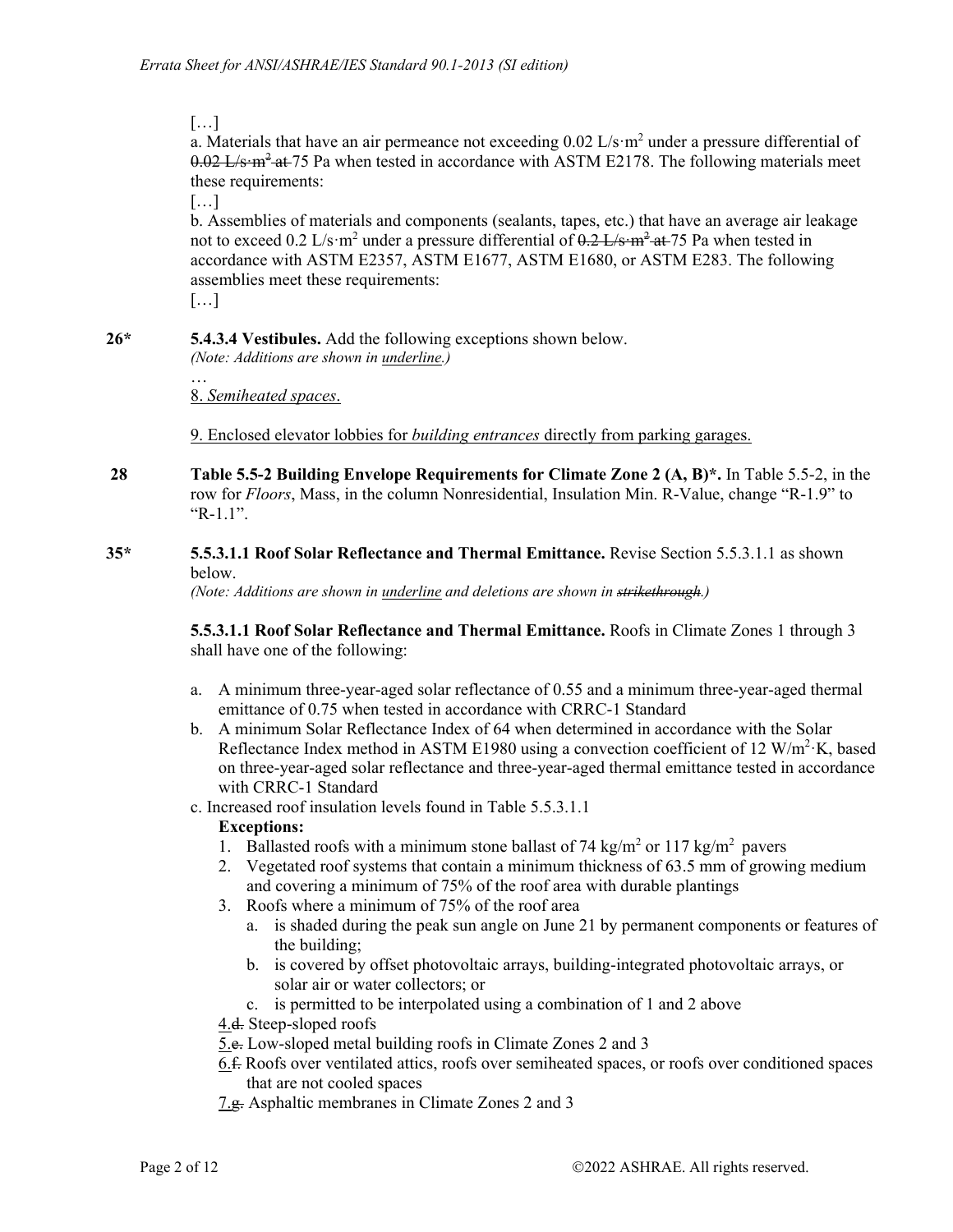The values for three-year-aged solar reflectance and three-year-aged thermal emittance shall be determined by a laboratory accredited by a nationally recognized accreditation organization and shall be labeled and certified by the manufacturer.

#### **36\*\* 5.5.4.2.3 Minimum Skylight Fenestration Area.** Change exception 2 to Section 5.5.4.2.3 as shown below.

*(Note: Additions are shown in underline.)*

2. Enclosed spaces where it is documented that existing structures or natural objects block direct beam sunlight on at least half of the roof over the enclosed space for more than 1500 daytime hours per year between 8 a.m. and 4 p.m.

**37\* 5.5.4.4.2 SGHC of Skylights.** Change exception 2 to Section 5.5.4.4.2 as shown below. *(Note: Additions are shown in underline and deletions are shown in strikethrough.)*

> 2. For dynamic glazing, the minimum SHGC shall be used to demonstrate compliance with this section. Dynamic glazing shall be considered separately from other skylights vertical fenestration, and area-weighted averaging with other skylights vertical fenestration that is not dynamic glazing shall not be permitted.

**41\* 6.1.1.3 Alterations to Heating, Ventilating, Air Conditioning, and Refrigeration in Existing Buildings.** Change the exceptions immediately following Section 6.1.1.3.5 to read "Exceptions to 6.1.1.3:" The exceptions apply to Section 6.1.1.3 rather than Section 6.1.1.3.5 alone.

#### **41\* 6.2.1 Compliance.** Revise Section 6.2.1 as shown below. *(Note: Additions are shown in underline.)*

**6.2.1 Compliance.** Compliance with Section 6 shall be achieved by meeting all requirements for Sections 6.1, "General"; Section 6.7, "Submittals"; Section 6.8, "Minimum Equipment Efficiency Tables"; and one of the following:

a. Section 6.3, "Simplified Approach Option for HVAC Systems" b. Sections 6.4, "Mandatory Provisions" and 6.5, "Prescriptive Path" c. Sections 6.4, "Mandatory Provisions" and 6.6, "Alternative Compliance Path"

**43\* 6.4.1.2.1 Water-Cooled Centrifugal Chilling Packages.** Change the first sentence in Section 6.4.1.2.1 as shown below. The remainder of Section 6.4.1.2.1 is unchanged. *(Note: Additions are shown in underline and deletions are shown in strikethrough.)*

> **6.4.1.2.1 Water-Cooled Centrifugal Chilling Packages.** Equipment not designed for operation at AHRI Standard 551/591 test conditions of 7.0°C leaving and 12.0°C entering chilled-fluid temperatures, and with  $30.0^{\circ}$ C 43.0°C entering and 35.0°C leaving condenser-fluid temperatures shall have maximum full-load (FL) COP and part-load rating requirements adjusted using the following equations:

**43 6.4.1.2.1 Water-Cooled Centrifugal Chilling Packages.** Correct as shown below. *(Note: Additions are shown in underline and deletions are shown in strikethrough.)*

> $A = 0.0000015318 \times ({\rm LIFT})^{4} - 0.000202076 \times ({\rm LIFT})^{3} + 0.0101800 \times ({\rm LIFT})^{2} - 0.264958 \times {\rm LIFT} +$ 3.9301963.9302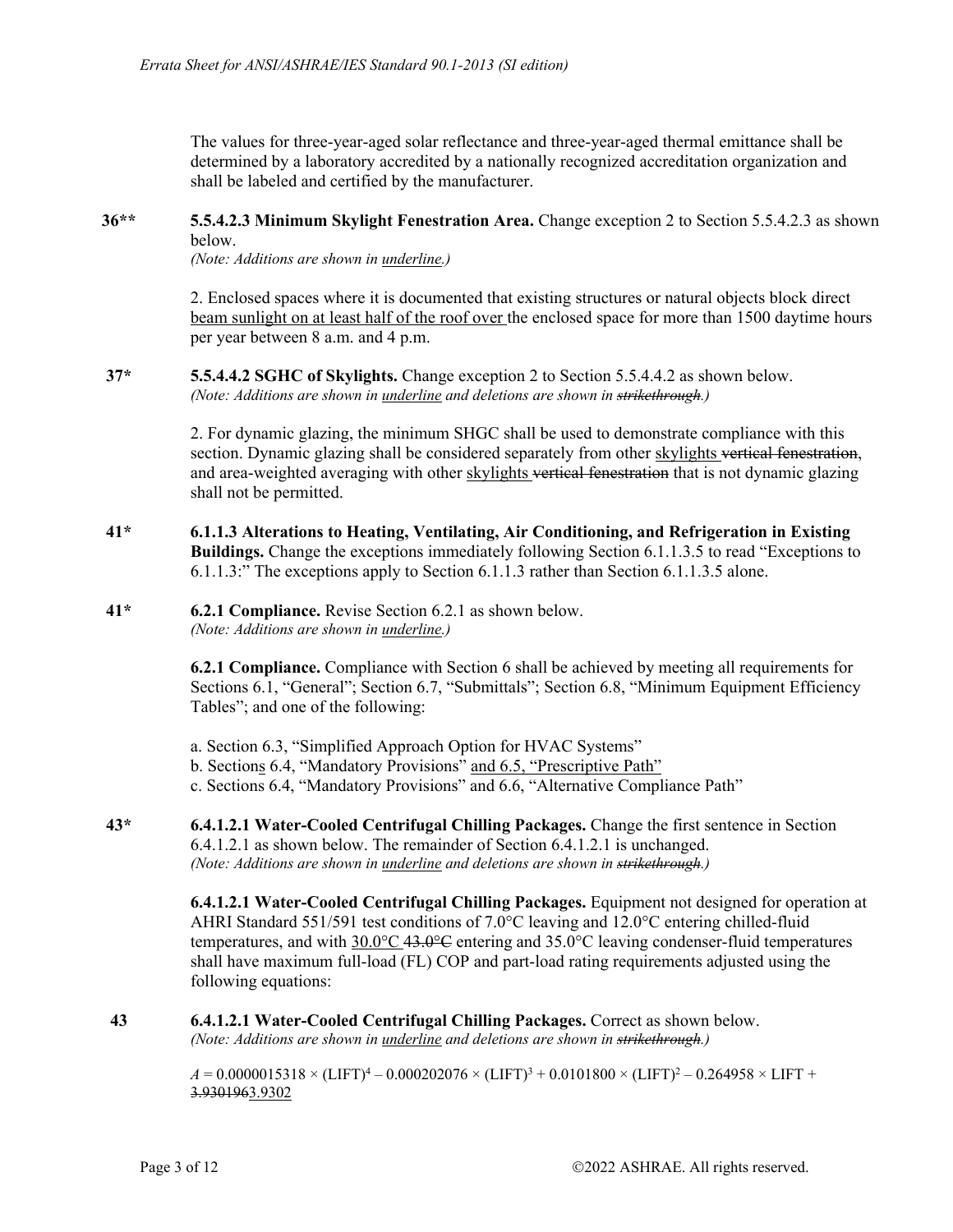Example: Path A 2110 kW centrifugal chiller Table 6.8.1-3 efficiencies effective 1/1/2015:

 $FL = 6.286$  COP  $IPLV = 7.041$  COP  $LvgCond = 37.00^{\circ}C$ LvgEvap =  $6.00$ °C  $LIFT = 37.00 - 6.00 = 31.00^{\circ}C$   $K_{\text{add}} = A \times B$  $K_{adi} = A \times B$  $A = 0.0000015318 \times (\underline{31.030.0})^4 - 0.000202076 \times (\underline{31.030.0})^3 + 0.0101800 \times (\underline{31.030.0})^2 - 0.264958 \times$  $31.030.0 + 3.9301963.9302 = 0.92820.8941$  $B = 0.0027 \times 6.00 + 0.98110.982 = 0.99730.9982$  $FL_{adi} = 6.286 \times 0.93020.8941 \times 0.99730.9982 = 5.8315.610 \text{ COP}$  $PLV_{adi} = 7.041 \times 0.93020.8941 \times 0.99730.9982 = 6.5316.284 \text{ COP}$ 

**46\* 6.4.3.8 Ventilation Controls for High-Occupancy Areas.** Delete "greater than" from the first sentence as shown below.

> **6.4.3.8 Ventilation Controls for High-Occupancy Areas.** Demand control ventilation (DCV) is required for spaces larger than 50 m<sup>2</sup> and with a design occupancy for ventilation of greater than  $\geq$ 25 people per 100 m<sup>2</sup> of floor area and served by systems with one or more of the following:

**48 6.4.4.2.2 Duct Leakage Tests.** In the equation in Section 6.4.4.2.2 correct the *CL* term as shown below.

*(Note: Additions are shown in underline and deletions are shown in strikethrough.)*

 $C_L = 4.6$ , duct leakage class, cfm/100 ft<sup>2</sup> dust surface area at 1 in. wc

**48 6.4.4.2.2 Duct Leakage Tests.** Correct the equation in Section 6.4.4.2.2 as shown below. *(Note: Additions are shown in underline and deletions are shown in strikethrough.)* 

$$
L_{max} = C_L(P^{0.65}/1000)
$$

where

- $L_{max}$  = maximum permitted leakage,  $L/s$  per m<sup>2</sup> of duct surface area
- $C_L$  =  $\frac{40.00563}{40.00563}$ , duct leakage class, L/s·per m<sup>2</sup> of duct surface area at 250 per Pa<sup>0.65</sup>
- $P =$  test pressure, which shall be equal to the design duct pressure class rating, Pa
- **49\* 6.5.1 Economizers.** In the first sentence change Section 6.5.1.6 to 6.5.1.5.
- **50 6.5.1.1.6 Sensor Accuracy.** Revise Section 6.5.1.1.6b as shown below. *(Note: Additions are shown in underline and deletions are shown in strikethrough)*

**6.5.1.1.6 Sensor Accuracy.** Outdoor air, return air, mixed air, and supply air sensors shall be calibrated within the following accuracies:

a. Dry-bulb and wet-bulb temperatures shall be accurate to  $\pm 1.1^{\circ}$ C over the range of 4.4<sup>o</sup>C to 27<sup>o</sup>C. b. Enthalpy and the value of a differential enthalpy sensor shall be accurate to  $\pm$ 7 5 kJ/kg over the range of 29 <del>35</del> to 66 63 kJ/kg.

c. Relative humidity shall be accurate to  $\pm 5\%$  over the range of 20% to 80% RH.

#### **50-52\* 6.5.1.3 Integrated Economizer Control and Table 6.5.1.4 DX Cooling Stage Requirements for Modulating Airflow Units.** Correct as shown below.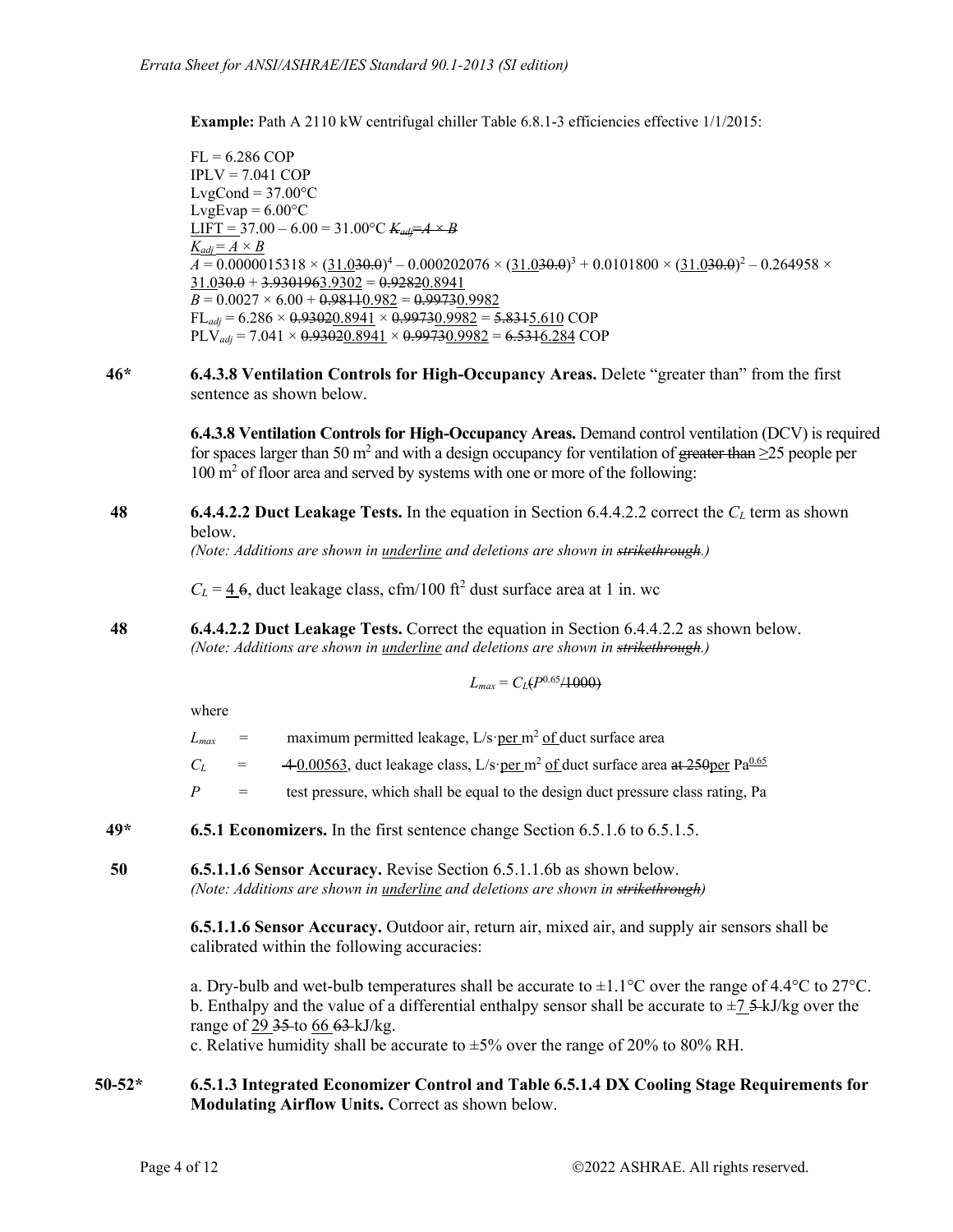*(Note: Additions are shown in underline and deletions are shown in strikethrough.)*

**6.5.1.3 Integrated Economizer Control.** Economizer systems shall be integrated with the mechanical cooling system and be capable of providing partial cooling even when

… a. b.

**6.5.1.4** c. Effective 1/1/2014, all other DX units, including those that control space temperature by modulating the airflow to the space, shall comply with the requirements of Table 6.5.1.3 6.5.1.4.

## **6.5.1.54 Economizer Heating System Impact.**

**6.5.1.65 Economizer Humidification System Impact.** 

**TABLE 6.5.1.3 6.5.1.4 DX Cooling Stage Requirements for Modulating Airflow Units** 

- **54-55\* Section 6.5.3.1.3 Fan Efficiency.** In Exceptions 1 and 2 to Section 6.5.3.1.3 change the word "horsepower" to "kW".
	- **57** TABLE 6.5.4.6 Piping System Design Maximum Flow Rate in L/s. Change "1" L/s to "11" L/s for Nominal Pipe Size 90 mm in column 2 (≤2000 Hours/Yr, Other).
	- **70 TABLE 6.8.1-4 Electrically Operated Packaged Terminal Air Conditioners, Packaged Terminal Heat Pumps, Single-Package Vertical Air Conditioners, Single-Package Vertical Heat Pumps, Room Air Conditioners, and Room Air-Conditioner Heat Pumps – Minimum Efficiency Requirements.** Remove "/1000" from the efficiency equations in Table 6.8.1-4 as shown below.

| <b>Equipment Type</b>                    | <b>Size Category</b><br>(Input) | Subcategory or<br><b>Rating Condition</b> | <b>Minimum Efficiency</b>                                                                                                                 | <b>Test</b><br><b>Procedure</b> <sup>a</sup> |
|------------------------------------------|---------------------------------|-------------------------------------------|-------------------------------------------------------------------------------------------------------------------------------------------|----------------------------------------------|
| PTAC (cooling mode)<br>standard size     | All capacities                  | $35.0^{\circ}$ Cdb outdoor air            | $4.04 - (0.300 \times Cap/4000)^c$<br>$COPC$ (before 1/1/2015)<br>$4.10 - (0.300 \times \text{Cap}4000)^c$<br>$COP_C$ (as of $1/1/2015$ ) |                                              |
| PTAC (cooling mode)<br>nonstandard sizeb | All capacities                  | $35.0$ °C db outdoor air                  | $3.19 - (0.213 \times$<br>$Cap/1000$ <sup>c</sup> COPc                                                                                    |                                              |
| PTHP (cooling mode)<br>standard size     | All capacities                  | $35.0^{\circ}$ C db outdoor air           | $4.10 - (0.300 \times \text{Cap} / 4000)$ <sup>c</sup><br>COP <sub>c</sub>                                                                | AHRI 310/380                                 |
| PTHP (cooling mode)<br>nonstandard sizeb | All capacities                  | $35.0^{\circ}$ C db outdoor air           | $3.16 - (0.213 \times$<br>$Cap/1000$ <sup>c</sup> COPc                                                                                    |                                              |
| PTHP (heating mode)<br>standard size     | All capacities                  |                                           | $3.7 - (0.052 \times \text{Cap}4000)^c$<br>COP <sub>H</sub>                                                                               |                                              |
| PTHP (heating mode)<br>nonstandard sizeb | All capacities                  |                                           | $2.9 - (0.026 \times$<br>$Cap/1000$ <sup>c</sup> COP <sub>H</sub>                                                                         |                                              |

*(Note: Deletions are shown in strikethrough.)* 

**74\* Table 6.8.1-9 Electrically Operated Variable-Refrigerant-Flow air Conditioners – Minimum Efficiency Requirements.** See attached corrections to Table 6.8.1-9 (in red text). *(Note: Additions are shown in underline and deletions are shown in strikethrough.)*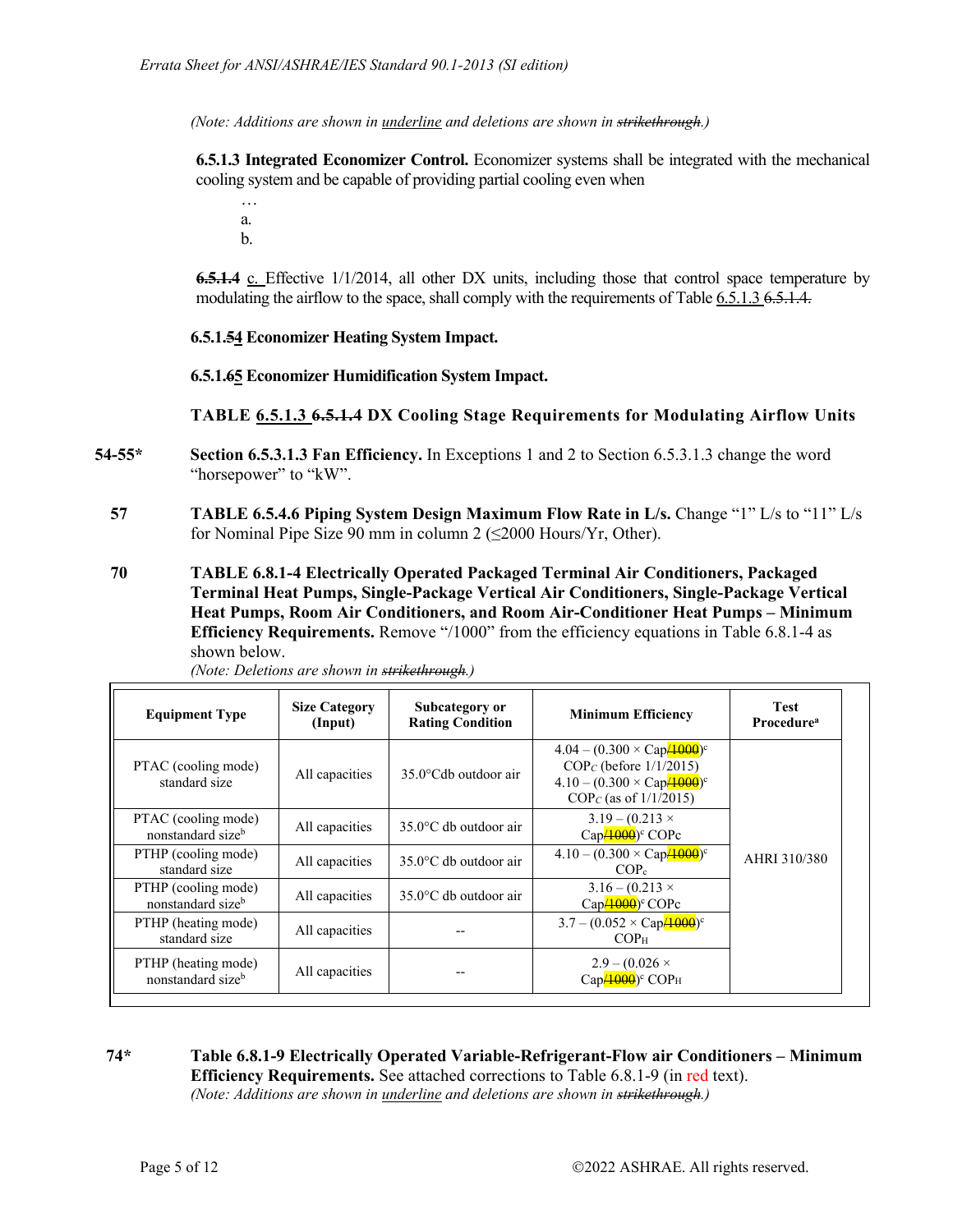- **74 Table 6.8.1-9 Electrically Operated Variable-Refrigerant-Flow air Conditioners Minimum Efficiency Requirements.** See attached corrections to Table 6.8.1-9 (in red text). *(Note: Additions are shown in underline and deletions are shown in strikethrough.)*
- **76\* Table 6.8.1-10 Electrically Operated Variable-Refrigerant-Flow Air-to-Air and Applied Heat Pumps – Minimum Efficiency Requirements.** Delete "Air-to-Air" from the title of Table 6.8.1-10.
- **76\* Table 6.8.1-10 Electrically Operated Variable-Refrigerant-Flow Air-to-Air and Applied Heat Pumps – Minimum Efficiency Requirements.** For equipment type VRF air cooled (heating mode) add "(cooling capacity)" below size category "≥19 kW and <40 kW" so it reads as shown below.

≥19 kW and  $<40$  kW (cooling capacity)

- **76 Table 6.8.1-10 Electrically Operated Variable-Refrigerant-Flow and Applied Heat Pumps— Minimum Efficiency Requirement.** See attached corrections to Table 6.8.1-10 (in red text). *(Note: Additions are shown in underline and deletions are shown in strikethrough.)*
- **81 Table 6.8.3-2 Minimum Piping Insulation Thickness Cooling Systems (Chilled Water, Brine, and Refrigerant).** Change the insulation thickness requirement from "15 mm" to "13 mm" in three places.
- **83\* 7.5.3 Buildings with High-Capacity Service Water Heating Systems.** In Section 7.5.3, first sentence only, change "29 kW" to "293 kW".
- **84\* Table 7.8 Performance Requirements for Water-Heating Equipment.** See attached corrections to Table 7.8 (in red text). *(Note: Additions are shown in underline and deletions are shown in strikethrough.)*
- **91 9.4.2 Exterior Building Lighting Power.** In the first sentence of Section 9.4.2 change "Table 9.4.2- 1" to "Table 9.4.2-2".
- **92 Table 9.4.2-2 Individual Lighting Power Allowance for Building Exteriors.** For Nontradable Surfaces, Building facades, change "66 W/lin m for each illuminated wall or surface length" to "8.2 W/lin m for each illuminated wall or surface length".
- **93 Table 9.4.2-2 Individual Lighting Power Allowance for Building Exteriors.** Revise Table 9.4.2-2 as shown. See Table 9.4.2-2 for changes (attached). *(Note: Deletions are shown in strikethrough.)*
- **137 Table A3.1-3 Assembly U-Factors, C-Factors,** *Ru, Rc***, and** *HC* **for Concrete Block Walls (***Continued)***.** In Table A3.1-3 for 200 mm Block, Density 1,680 kg/m³, Partly Grouted, Cells Empty, change HC from "0.8" to "208".
- **159 A9.4.5.1 Single Layer.** Replace Equation A9.4-2 as shown below.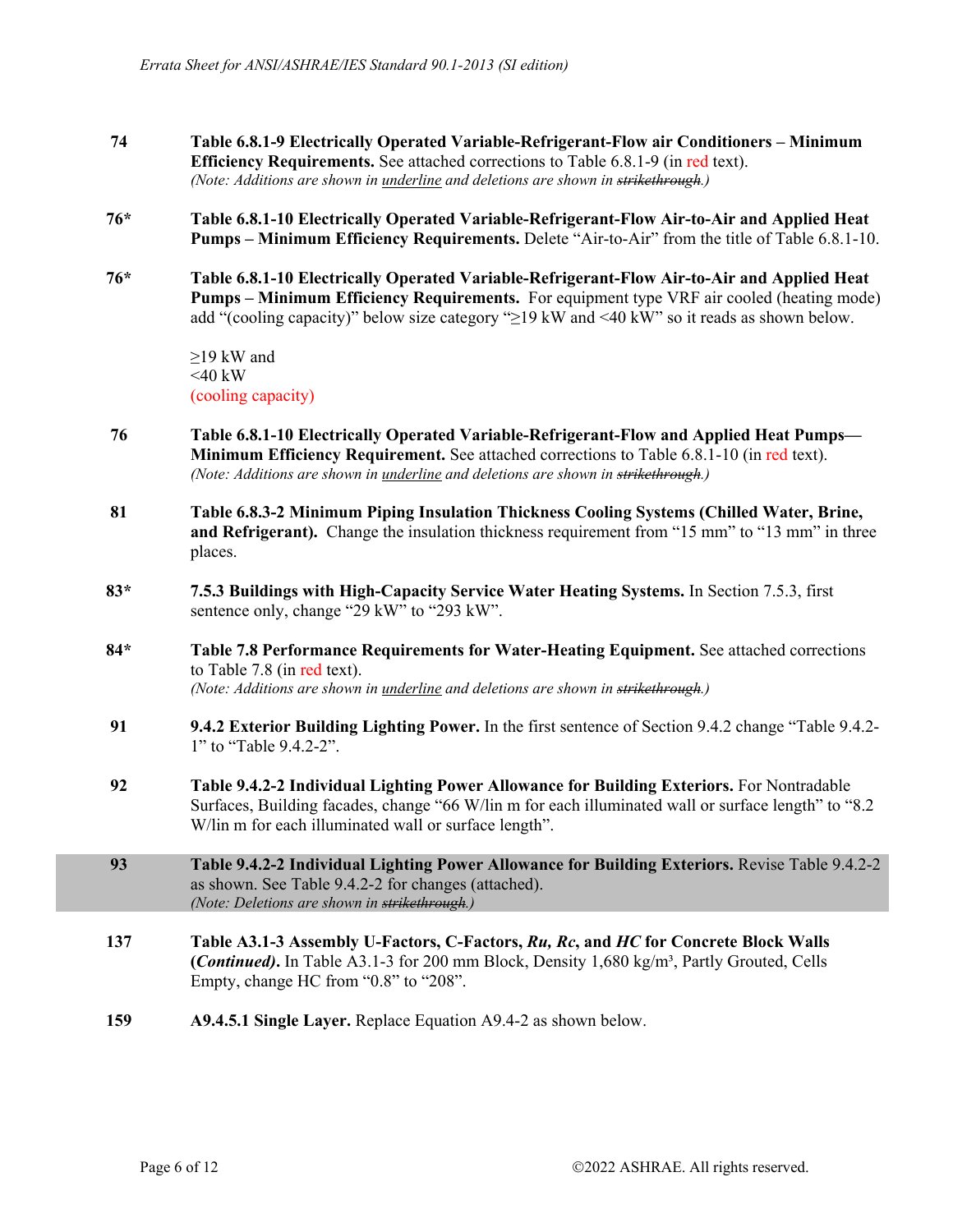$$
Y = Y_o + (Y_m - Y_o) \left(\frac{X}{2}\right) \left(2 - \frac{X}{2}\right)
$$

Correct equation:

$$
Y = Y_o + (Y_m - Y_o) \left(\frac{X}{L}\right) \left(2 - \frac{X}{L}\right)
$$

**161 A9.5.4.2 Double Layers.** Replace Equation A9.4-12 as shown below.

$$
Y = Y_o + (Y_m - Y_o) \left(\frac{X}{2}\right) \left(2 - \frac{X}{2}\right)
$$

Correct equation:

$$
Y = Y_o + (Y_m - Y_o) \left(\frac{X}{L}\right) \left(2 - \frac{X}{L}\right)
$$

- **161\* A9.4.5.1 Single Layer.** In Equation A9.4-10 of Section A9.4.5.1 change "Rct" to Rci".
- **162\* A9.5.4.2 Double Layers.** In Equation A9.4-20 of Section A9.4.5.2 change "Uofe" to "Uadj".
- **187 Footnote 1 (bottom of page).** Change the URL for the schedules and internal loads as shown below.

1. Schedules and internal loads by building area type are located at http://sspc901.ashraepcs.org/documents.php.

**255\* G3.1.1 Baseline HVAC System Type and Description.** Change the first sentence in Section G3.1.1 as shown below. The remainder of Section G3.1.1 is unchanged. *(Note: Additions are shown in underline and deletions are shown in strikethrough.)*

> HVAC systems in the baseline building design shall be based on usage, number of floors, and conditioned floor area, and heating source climate zone as specified in Table G3.1.1-3 and shall conform with the system descriptions in Table G3.1.1-4.

## **259 Table G3.1 Modeling Requirements for Calculating Proposed and Baseline Building Performance.**

6. Lighting. In the Proposed Building Performance column, item (g), change the reference from "Section 9.6.2(c)" to "Section 9.6.3" and change the reference from "Table 9.6.2" to "Table 9.6.3" in two places.

6. Lighting. In the Baseline Building Performance column, item (a), change the reference from "Section 9.6.2(c)" to "Section 9.6.3".

## **266\* G3.1.1.4 Modeling Building Envelope Infiltration.** Correct the *IFLR* term in Section G3.1.1.4 as follows:

*(Note: Additions are shown in underline and deletions are shown in strikethrough.)*

*IFLR* = adjusted air leakage rate (expressed in L/s⋅m<sup>2</sup>) of the building envelope at a reference wind speed of 4.47 m/s and the total gross floor area above ground exterior wall area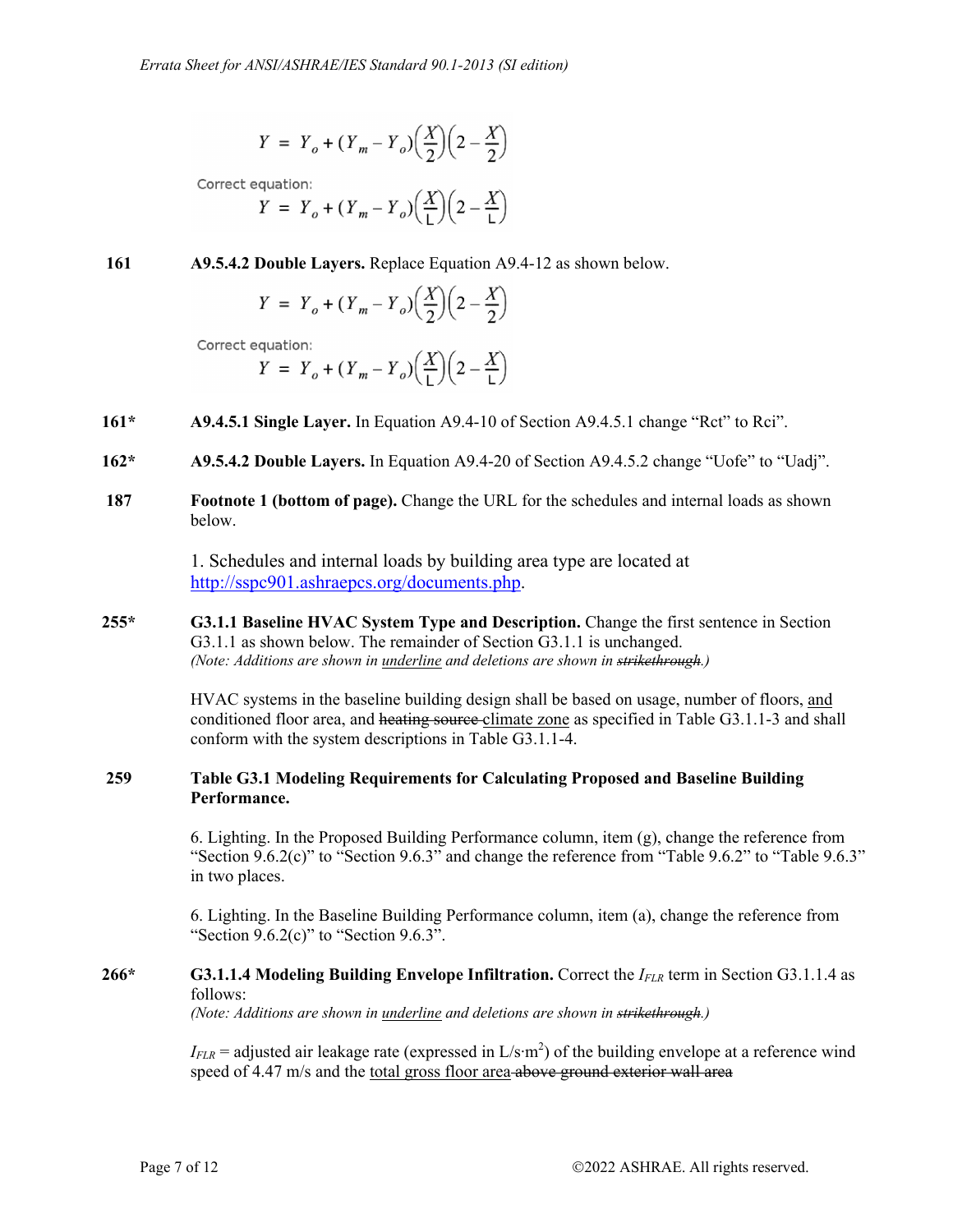**267\* G3.1.2.1 Equipment Efficiencies.** Revise the second sentence in Section G3.1.2.1 as shown below. *(Note: Additions are shown in underline and deletions are shown in strikethrough.)*

> Chillers shall use Path A efficiencies as shown in Table 6.8.1-3. Wwhere efficiency ratings include supply fan energy, the efficiency rating shall be adjusted to remove the supply fan energy.

#### **269\* G3.1.2.11 Exhaust Air Energy Recovery.** Change as shown below. *(Note: Additions are shown in underline and deletions are shown in strikethrough.)*

**G3.1.2.11 Exhaust Air Energy Recovery.** Exhaust air energy recovery shall be modeled for the baseline budget building design in accordance with Section 6.5.6.1.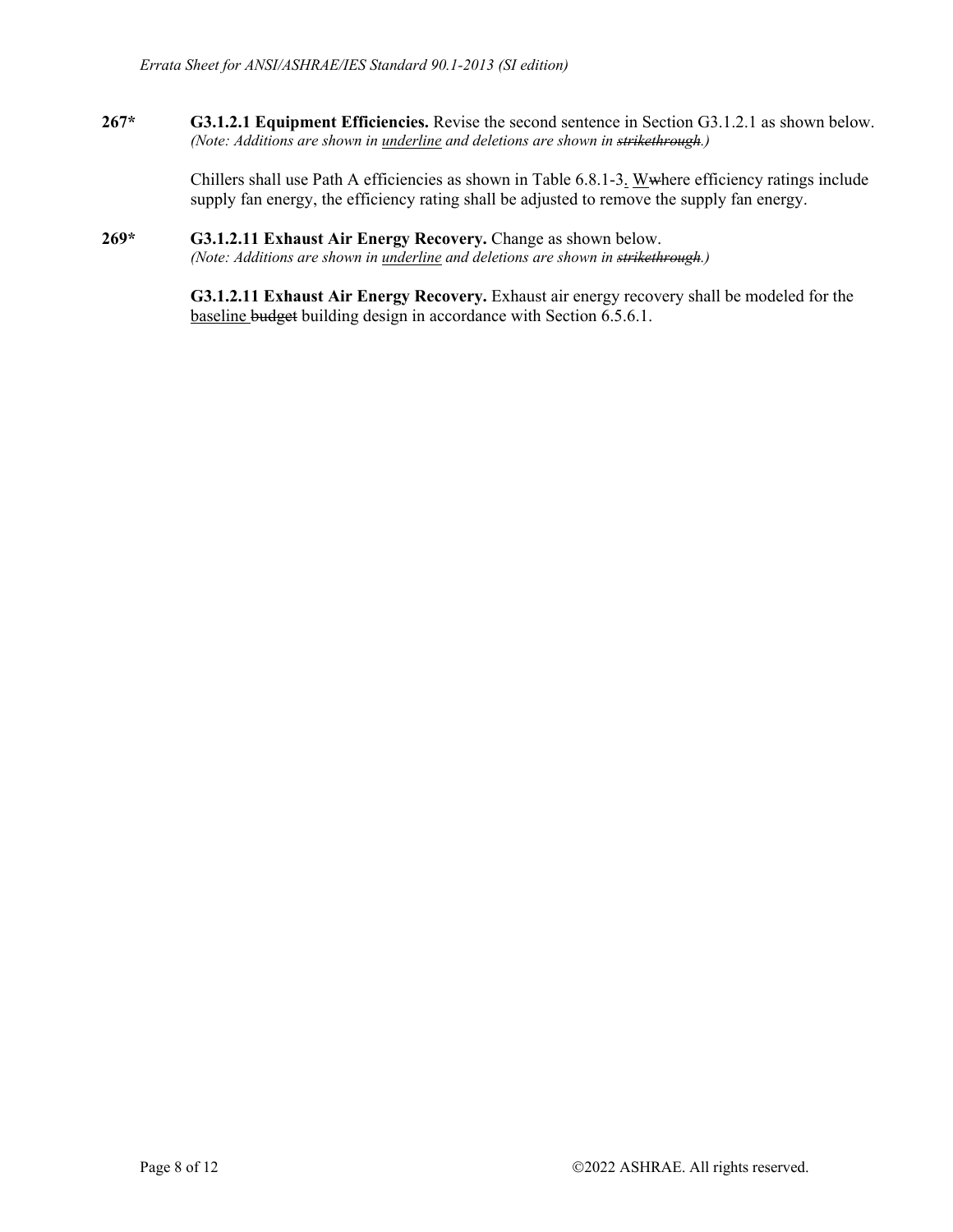| <b>Equipment Type</b>               | <b>Size Category</b>   | <b>Heating Section</b><br><b>Type</b> | Subcategory or<br><b>Rating Condition</b> | <b>Minimum Efficiency</b>                                                            | <b>Test</b><br>Procedure |
|-------------------------------------|------------------------|---------------------------------------|-------------------------------------------|--------------------------------------------------------------------------------------|--------------------------|
| VRF air conditioners,<br>air cooled | $<$ 19 kW              | All                                   | VRF multisplit<br>system                  | 3.81 $SCOPC$                                                                         |                          |
|                                     | $>19$ kW and $<$ 40 kW | Electric resistance<br>(or none)      | VRF multisplit<br>system                  | 3.28 COP <sub>C</sub> 3.66 ICOP <sub>C</sub><br>3.84 ICOP $C$                        | <b>AHRI 1230</b>         |
|                                     | $>40$ kW and $<$ 70 kW | Electric resistance<br>(or none)      | VRF multisplit<br>system                  | 3.22 COP <sub>C</sub> $\frac{3.60 \text{ ICOP}}{2.60 \text{ ICO}}$<br>3.75 ICOP $C$  |                          |
|                                     | $>70$ kW               | Electric resistance<br>(or none)      | VRF multisplit<br>system                  | 2.93 COP <sub>C</sub> $\frac{3.25 \text{ HCOP}}{2.25 \text{ HCOP}}$<br>3.40 ICOP $C$ |                          |

#### **Table 6.8.1-9 Electrically Operated Variable-Refrigerant-Flow air Conditioners – Minimum Efficiency Requirements (Errata applies to the first printing only)**

## **Table 6.8.1-9 Electrically Operated Variable-Refrigerant-Flow air Conditioners – Minimum Efficiency Requirements (Errata applies to the first and second printings)**

| <b>Equipment Type</b>               | <b>Size Category</b>   | <b>Heating Section</b><br><b>Type</b> | Subcategory or<br><b>Rating Condition</b> | <b>Minimum Efficiency</b>                                            | <b>Test</b><br>Procedure |
|-------------------------------------|------------------------|---------------------------------------|-------------------------------------------|----------------------------------------------------------------------|--------------------------|
| VRF air conditioners,<br>air cooled | $<$ 19 kW              | All                                   | VRF multisplit<br>system                  | 3.81 $SCOP_C$                                                        |                          |
|                                     | $>19$ kW and $<$ 40 kW | Electric resistance<br>(or none)      | VRF multisplit<br>system                  | 3.28 COP $c$<br>3.84 ICOP $c$                                        |                          |
|                                     | $>40$ kW and $<$ 70 kW | Electric resistance<br>(or none)      | VRF multisplit<br>system                  | 3.22 COP <sub>C</sub> $\frac{3.75 \text{ ICOP}}{2}$<br>3.78 ICOP $C$ | <b>AHRI 1230</b>         |
|                                     | $>70$ kW               | Electric resistance<br>(or none)      | VRF multisplit<br>system                  | 2.93 $COP_C$<br>3.40 ICOP $c$                                        |                          |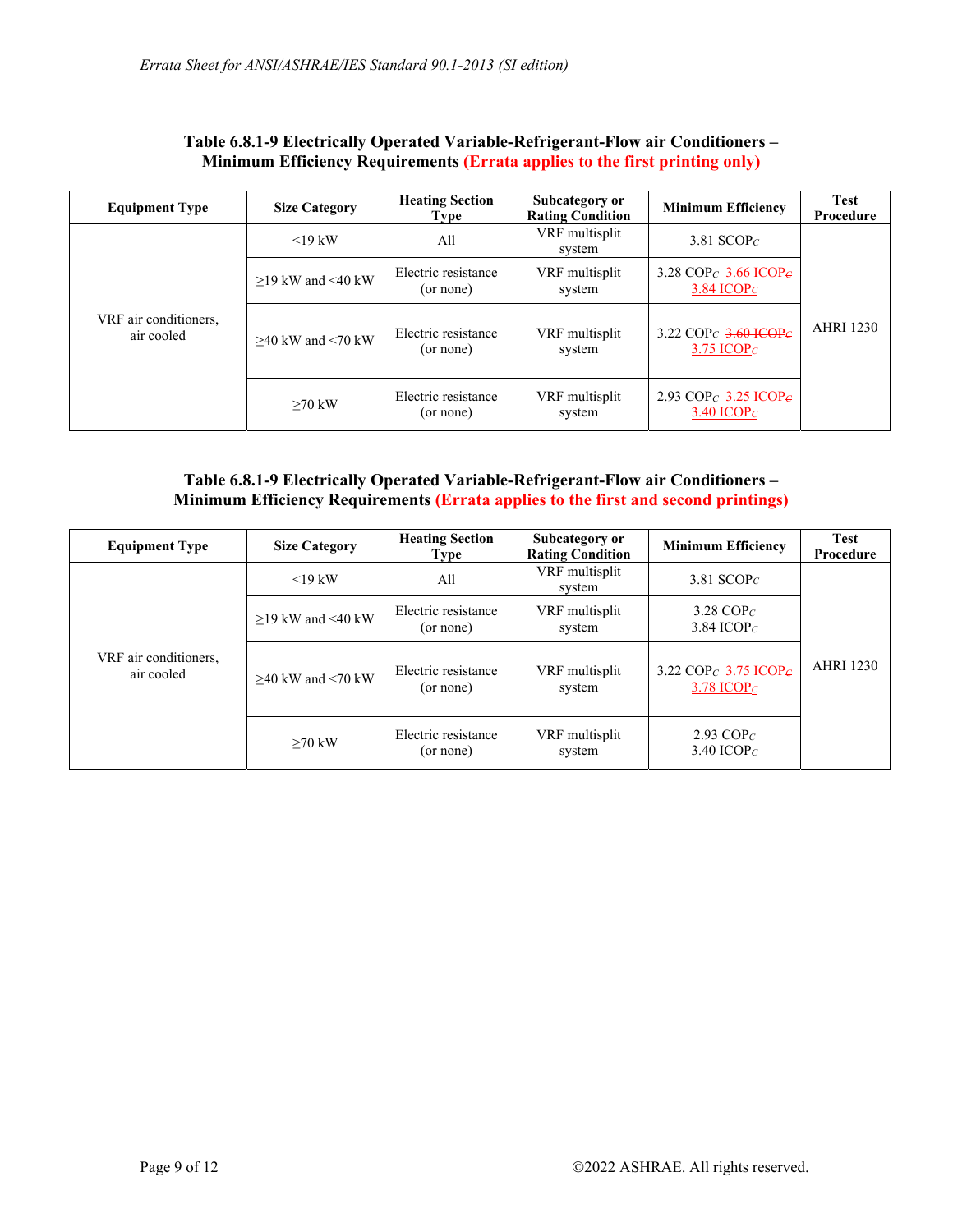## **Table 6.8.1-10 Electrically Operated Variable-Refrigerant-Flow and Applied Heat Pumps— Minimum Efficiency Requirements (Errata applies to first and second printing)**

| <b>Equipment Type</b>            | <b>Size Category</b>    | <b>Heating Section</b><br><b>Type</b> | Subcategory or<br><b>Rating Condition</b>   | <b>Minimum</b><br><b>Efficiency</b>                        | <b>Test</b><br>Procedure |  |
|----------------------------------|-------------------------|---------------------------------------|---------------------------------------------|------------------------------------------------------------|--------------------------|--|
| VRF air cooled<br>(cooling mode) | $19 \text{ kW}$         | All                                   | VRF multisplit system                       | 3.81 $SCOPC$                                               |                          |  |
|                                  | $\geq$ 19 kW and <40 kW | Electric resistance<br>(or none)      | VRF multisplit system                       | $3.22$ COP <sub>c</sub><br>$3.60 - 3.78$ ICOP <sub>C</sub> |                          |  |
|                                  | $\geq$ 19 kW and <40 kW | Electric resistance<br>(or none)      | VRF multisplit system<br>with heat recovery | $3.16$ COP <sub>c</sub><br>$3.55-3.72$ ICOP <sub>C</sub>   |                          |  |
|                                  | $\geq$ 40 kW and <70 kW | Electric resistance<br>(or none)      | VRF multisplit system                       | $3.11$ COP <sub>c</sub><br>$3.46 - 3.60$ ICOP c            | <b>AHRI 1230</b>         |  |
|                                  | $\geq$ 40 kW and <70 kW | Electric resistance<br>(or none)      | VRF multisplit system<br>with heat recovery | $3.05$ COP $c$<br>$3.40 - 3.55$ ICOP <sub>C</sub>          |                          |  |
|                                  | $\geq 70$ kW            | Electric resistance<br>(or none)      | VRF multisplit system                       | $2.78$ COP $c$<br>$3.11 - 3.22$ ICOP <sub>C</sub>          |                          |  |
|                                  | $\geq 70$ kW            | Electric resistance<br>(or none)      | VRF multisplit system<br>with heat recovery | $2.73$ COP $c$<br>$3.05 - 3.16$ ICOP <sub>C</sub>          |                          |  |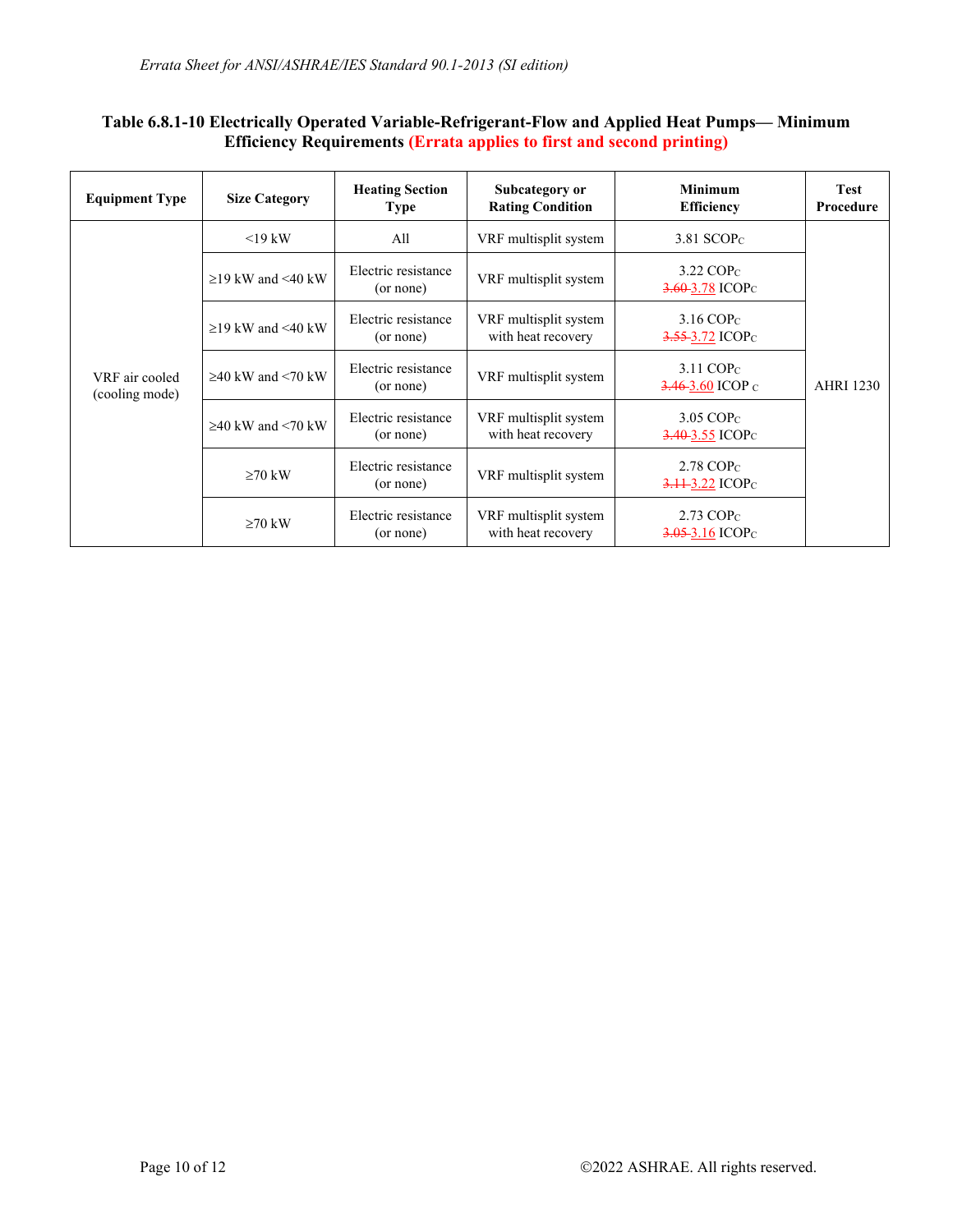| <b>Equipment Type</b>                                 | <b>Size Category</b><br>(Input)      | Subcategory or<br><b>Rating Condition</b> | Performance Required <sup>a</sup>                | <b>Test</b><br>Procedureb,c            |  |
|-------------------------------------------------------|--------------------------------------|-------------------------------------------|--------------------------------------------------|----------------------------------------|--|
| Electric table-top water<br>heaters                   | $\leq 12$ kW                         | Resistance<br>$\geq$ 75.7 L               | 0.93-0.00035V EF                                 | DOE 10 CFR<br>Part 430                 |  |
| Electric water<br>heaters                             | $< 12$ kW <sup>e</sup>               | Resistance<br>$\geq$ 75.7 L               | 0.97-0.00035V EF                                 | DOE 10 CFR<br>Part 430                 |  |
|                                                       | $>12$ kW                             | Resistance≥75.7 L                         | $0.3 + 27.5.9 + 5.3$ /Vm %/h                     | Section $G.2$ of<br>ANSI Z21.10.3      |  |
|                                                       | $\leq$ 24 Amps and<br><250 Volts     | Heat Pump                                 | 0.93 - 0.00035V EF                               | DOE 10 CFR<br>Part 430                 |  |
| Gas storage water<br>heaters                          | $22.98$ kW                           | $\geq$ 75.7 L                             | $0.67 - 0.0005V$ EF                              | DOE 10 CFR<br>Part 430                 |  |
|                                                       | $>22.98$ kW <sup>f</sup>             | $<$ 309.75 W/L                            | $80\% E_t$<br>$(Q/799 + 16.6 \sqrt{V})$<br>SL, W | Section G.1 of<br>ANSI Z21.10.3        |  |
| Gas instantaneous<br>water heaters                    | $>14.66$ kW and<br>$<$ 58.62 kW      | $≥309.75$ W/L<br>and $\leq$ 7.57 L        | 0.62-.0005V EF                                   | DOE 10 CFR<br>Part 430                 |  |
|                                                       | $\geq$ 58.62 kW <sup>d</sup> .f      | $\geq$ 309.75 W/L and<br>$<$ 37.85        | $80\% E_t$                                       |                                        |  |
|                                                       | $\geq$ 58.62 kW <sup>f</sup>         | $\geq$ 309.75 W/L and<br>$\geq 37.85$     | $80\% E_t$<br>$(Q/799 + 16.6 \sqrt{V})$<br>SL, W | Section G.1 of<br>ANSI Z21.10.3        |  |
| Oil storage water<br>heaters                          | $50.78$ kW                           | $\geq$ 75.7 L                             | 0.59-0.0005V EF                                  | DOE 10 CFR<br>Part 430                 |  |
|                                                       | $>30.78$ kW                          | $<$ 309.75 W/L                            | $80\% E_t$<br>$(Q/799 + 16.6 \sqrt{V})$<br>SL, W | Section G.1 of<br>ANSI Z21.10.3        |  |
| Oil instantaneous<br>water heaters                    | $55$ kW                              | $≥309.75$ W/L<br>and $\leq$ 7.57 L        | 0.59-0.0005V EF                                  | DOE 10 CFR<br>Part 430                 |  |
|                                                       | $>61.55$ kW                          | $≥309.75$ W/L<br>and $\leq$ 37.85         | $80\% E_t$                                       |                                        |  |
|                                                       | $>61.55$ kW                          | $≥309.75$ W/L<br>and $\geq$ 37.85         | $78% E_t$<br>$(Q/799 + 16.6 \sqrt{V})$ SL, W     | Section G.1 of<br>ANSI Z21.10.3        |  |
| Hot water supply<br>boilers, gas and oil <sup>f</sup> | $\geq 61.55$ kW and<br>$<$ 3663.8 kW | $≥309.75$ W/L<br>and $<$ 37.85            | $80\% E_t$                                       |                                        |  |
| Hot water supply<br>boilers, gas <sup>f</sup>         |                                      | $≥309.75$ W/L<br>and $\geq$ 37.85         | $80\% E_t$<br>$(Q/799 + 16.6 \sqrt{V})$ SL, W    | Section G.1 of<br><b>ANSI Z21.10.3</b> |  |
| Hot water supply<br>boilers, oil                      |                                      | $≥309.75$ W/L<br>and $\geq$ 37.85         | $78% E_t$<br>$(Q/799 + 16.6 \sqrt{V})$<br>SL,W   |                                        |  |
| Pool heaters<br>oil and gas                           | All                                  |                                           | $78% E_t$                                        | <b>ASHRAE 146</b>                      |  |
| Heat pump pool heaters                                | All                                  |                                           | <b>4.0 COP</b>                                   | <b>AHRI 1160</b><br><b>ASHRAE 146</b>  |  |
| Unfired storage<br>tanks                              | All                                  |                                           | $R-2.2$                                          | (none)                                 |  |

# **Table 7.8 Performance Requirements for Water Heating Equipment**